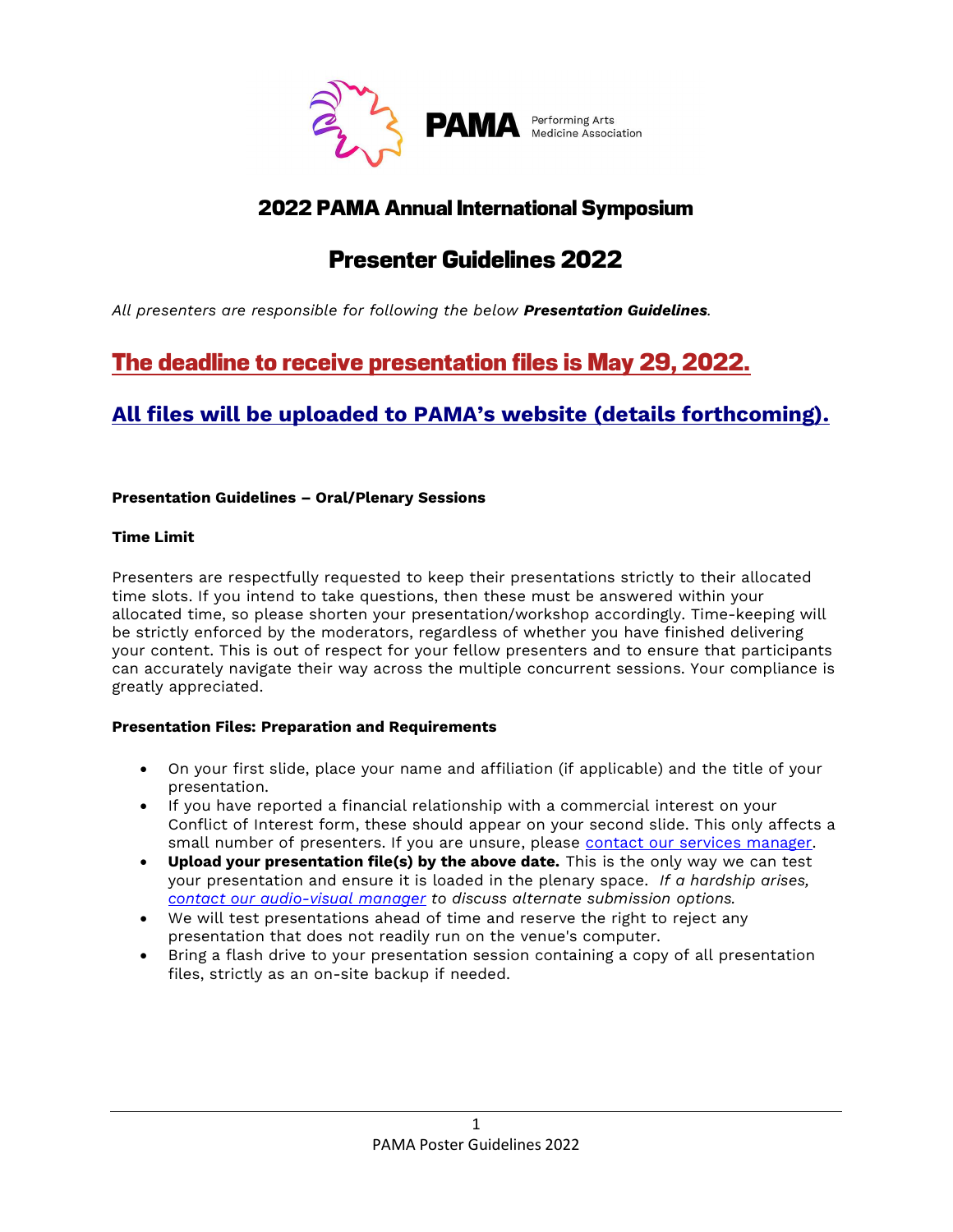#### Presentation Files: Technical

- Presenters CANNOT use their own computers. All presentation files will run from the venue's computer.
- Presentation files will run from a Windows computer. No Mac-only files (e.g., Keynote) will be accepted for presentation. PowerPoint files will be automatically accepted. All other Windows-based presentation file types (e.g., Prezi) will be considered: please contact our audio-visual manager before or at time of submission to discuss.
- All fonts and graphics must be legible. A high contrast between text and background must be maintained throughout. If you use a "non-standard" font that our presentation computer does not have, a substitute font will be selected when your file runs, unless your font is appropriately embedded.
- All video files and audio files must be embedded if applicable. For videos, MP4 files are the only guaranteed format (though most Windows-based formats should work). For audios, MP3 and WAV are the only guaranteed formats (though most Windows-based formats should work).

## Presentation Guidelines – Workshop Rooms

Any presentation files for workshops will be uploaded to PAMA by the above date, and they will also be brought by each presenter to his own workshop. If a hardship arises, contact our audio-visual manager to discuss alternate submission options.

If you wish to run a presentation file, you will need to bring your own laptop. All workshop rooms will have a projector, typically with both a VGA and HDMI connection. Make sure to bring the appropriate cable and connectors/converters for either type, as well as a 1/8" audio cable if you need one for audio. Make sure your presentation is with you! The workshop rooms are not staffed with a full-time technician, though our on-site technicians can usually confirm your set-up before your presentation time. Please contact our audio-visual manager if you have concerns. Note: workshop rooms' audio-visual capabilities are subject to change; contact us if you wish to confirm your requests.

## Presentation Guidelines – For All Presentations

## Practice and time your presentation:

Your presentation often takes longer than you anticipate. Rehearsing what you want to say is important to make sure that your presentation fits in your allotted time! If you plan to take audience questions, you must make sure you leave enough time; e.g., for a 15-minute time slot, we recommend a 12-minute presentation with 3 minutes remaining for audience questions.

## Presentation Remote Control and Laser Pointer:

Plenary presenters: We will have a remote control, with both slide show controls and a laser pointer, available for your use. If you have not used one of these pointers before or if you would like a refresher, please let us know at symposium, ahead of your time slot, so that we can teach you. This will help you be successful!

Workshop presenters: We cannot guarantee that a remote control will be available in workshop rooms! If you have your own presentation remote control, we recommend bringing it with you. Most remote controls work on most computers, but leave extra time before your presentation so you can connect them and confirm that yours will work.